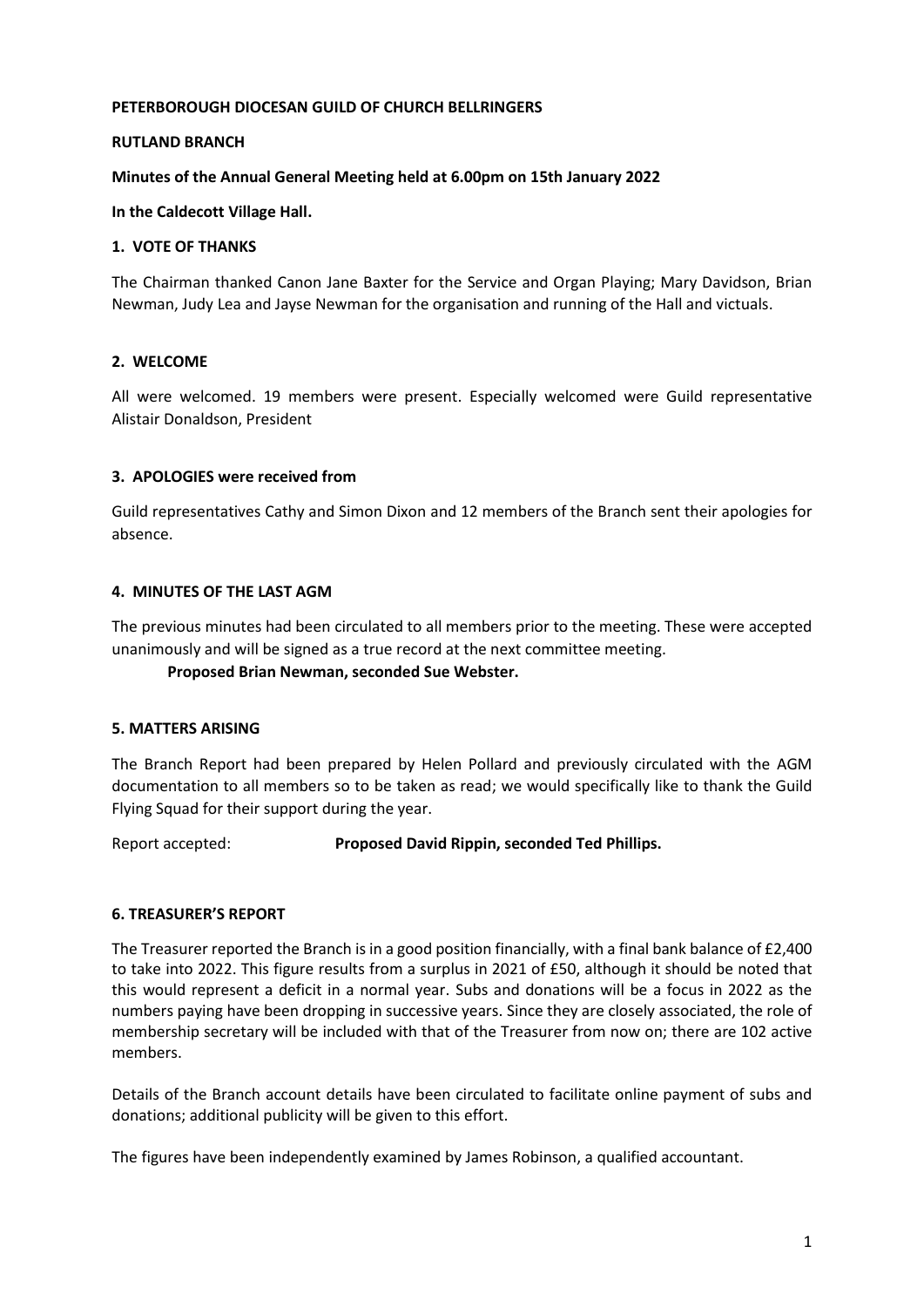Adoption of the annual accounts was **proposed by Simon Forster and seconded by Alan Ellis, with all in favour.**

# **7. MASTER'S REPORT**

Alan Ellis began by announcing his resignation from the position of Ringing Master for personal reasons.

Ringing is gradually returning to normal levels, but there are still difficulties. Recruiting and Training are doing well, with support from the Guild; there are 10 Trainees at Preston, 2 at Whissendine, others throughout the Branch.

Handling is a focus for our training, as it is the basis of good change ringing; we still have a long way to go to enable Sunday ringing in all our Towers that want to ring, and Leaders will be needed.

Recruitment works best where there is a strong community, such as Preston, but this is being challenged by the changes in the percentage of people who live permanently in each village. Looking forward, we are in better shape than many branches, but it will take further efforts to build up numbers.

Thanks were given for all the support, and Alan Ellis will still be available to assist when possible.

The Program for 2022 was discussed, with the addition of ringing to reflect HM Accession to the Throne 6<sup>th</sup> February and VJ Day on August 15<sup>th</sup>; Alan Ellis proposed the Programme and it was **accepted by all present**.

## **8. STEWARD'S REPORT**

Ted Phillips circulated this report prior to the meeting and emphasised the safety aspects associated with maintenance.

**General** The Guild Stewards' Meeting 2021 was attended by zoom; Ted ensured that any issues relating to our Branch were communicated to the other Branches in the Diocese. As in 2020, there is very little to report in 2021 as ringing and maintenance activities were heavily curtailed due to the ongoing Coronavirus restrictions.

Muffles are often neglected – and their use for ringing in mourning for Prince Philip highlighted that they need some maintenance to be useful when needed or new sets acquired. Alan Ellis has installed some alternative clapper silencers using conveyor belt material, and these make very good muffles, for an outlay of about £12 for the 6 bells at Preston.

**Visits/Maintenance** 7 Tower inspections were executed, plus 5 Stays replaced.

**Coming up** Guild Stewards meeting 19<sup>th</sup> February 2022.

**Bell Maintenance** Ted can help with physical inspections and advice – plus sourcing more expert opinion if required.

Whenever anyone ventures up a Tower, remember to be safe – guidelines and help are always available, on the web, or verbally. Never be alone.

The report was **proposed by Ted Phillips and seconded by Alan Ellis** and welcomed by all present.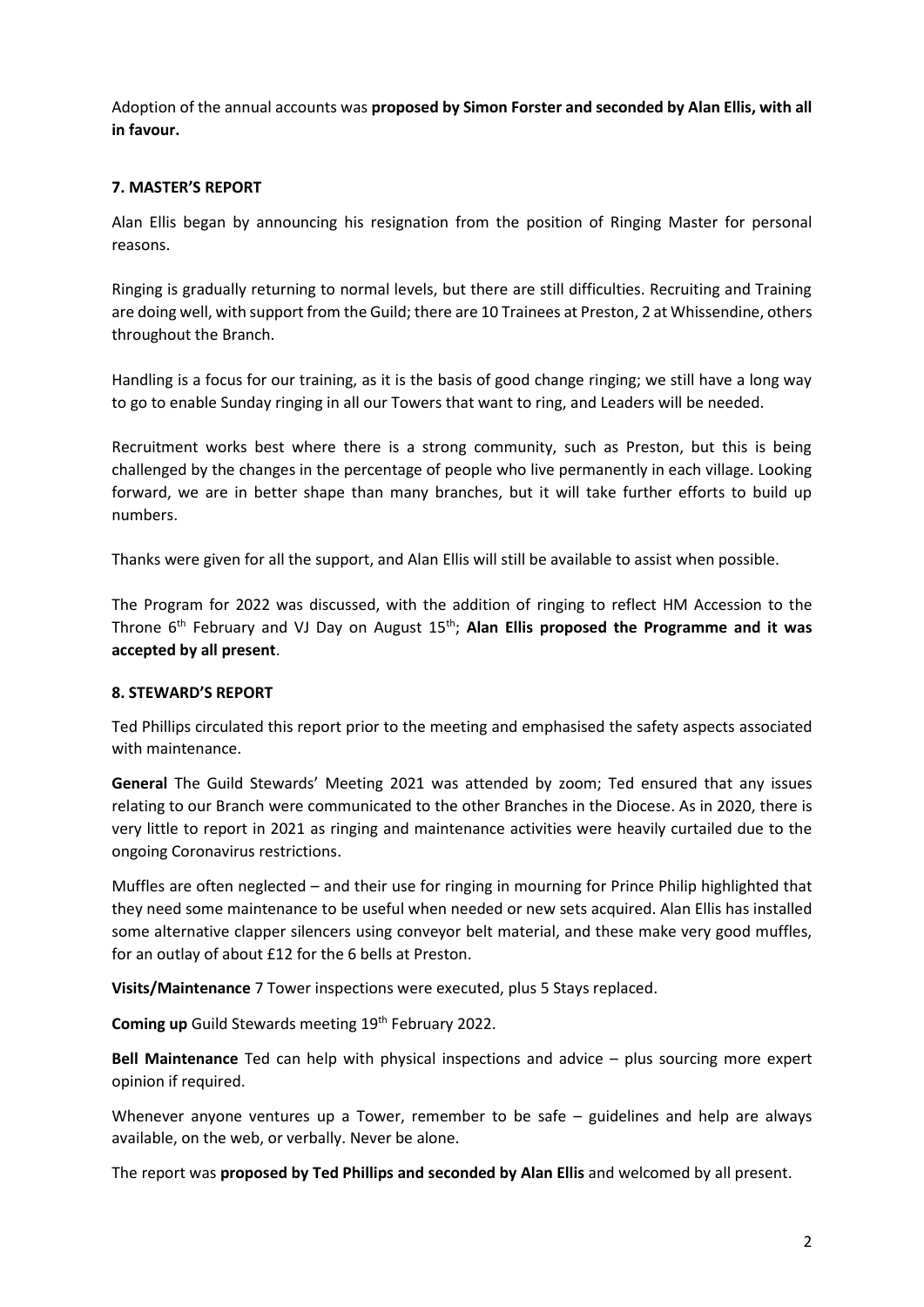# **Website (currently maintained by Ted Phillips)**

The Website has been kept up to date, with the small amount of activity that has prevailed during these COVID times. It contains the Newsletters and links to all of Rutland's Towers, with contact details, plus useful links to ringing resources. Although lightly used, the website is a first point of call for new and visiting Ringers; any suggestions for improvements or additions are welcome!

# **9. ADMITTANCE OF NEW MEMBERS**

Henrie Kiddle was **proposed by Bob Williams and seconded by Alan Wordie**; and Charles Kiddle was **proposed by Bob Williams and seconded by Hilary Williams** and both accepted by the meeting as new members.

There are a few new ringers who are close to being able to ring unaccompanied; these will be considered for admission to membership by the Committee at normal meetings as they progress during the year. Tower Captains and Committee to look out for those who can be considered for membership.

See the Treasurer's report for membership details.

# **10. CHAIRMAN'S REMARKS**

2021 has once again been hit with lockdowns and isolation of the vulnerable due to the covid pandemic. However, it was not a total write-off.

The AGM was held on 16 January on a huge zoom call, where everybody behaved and the agenda was covered, with reports and committee nominations, in a polite manner.

The elected committee held meetings during the year by Zoom convened by Simon Forster. Member communication was by Sue Webster's regular monthly newsletter often with notices and advice from the Guild Secretary (thank you Helen). Where and when possible and based on the lockdown rules, ringing recommenced in the summer where towers enjoyed airy chambers and ringers wore face coverings. I did not hear of anyone tracing covid to a ringing group. Well done everyone with your biosecurity.

An early return to the tower in April was to toll 99 blows to recognise the death of HRH Prince Phillip. In the summer we had ringing for a number of weddings and funeral as lockdown was lifted. Some towers welcomed back ringers on practice nights, but full respect was always given to those present (face coverings) and those who did not wish to risk catching the virus so stayed away. We look forward to welcoming everyone back soon. Thank you Ted for all your Stewarding assistance.

After the repairs and rehanging of Preston bells in 2020 the village managed to arrange a celebration and with some clever IT - ringing at ground floor could be viewed alongside the bells swinging in the bell chamber. The Preston band continues to grow and learn.

Meanwhile there has been much interest from new ringers in learning to handle bells and the Ringing Master, Alan Ellis, has been doing sterling work with a few towers; Sally Watts has raised interest in Gretton and Sally and Brian Newman will start teaching them in Caldecott in 2022. Henrie Kiddle has been teaching 3 from Lyddington at Seaton, and Uppingham continues to be a centre for teaching. I am sure there are other towers who have embraced the interest of local communities. We need now to co-ordinate improvements in 2022, and this will be on the January committee agenda.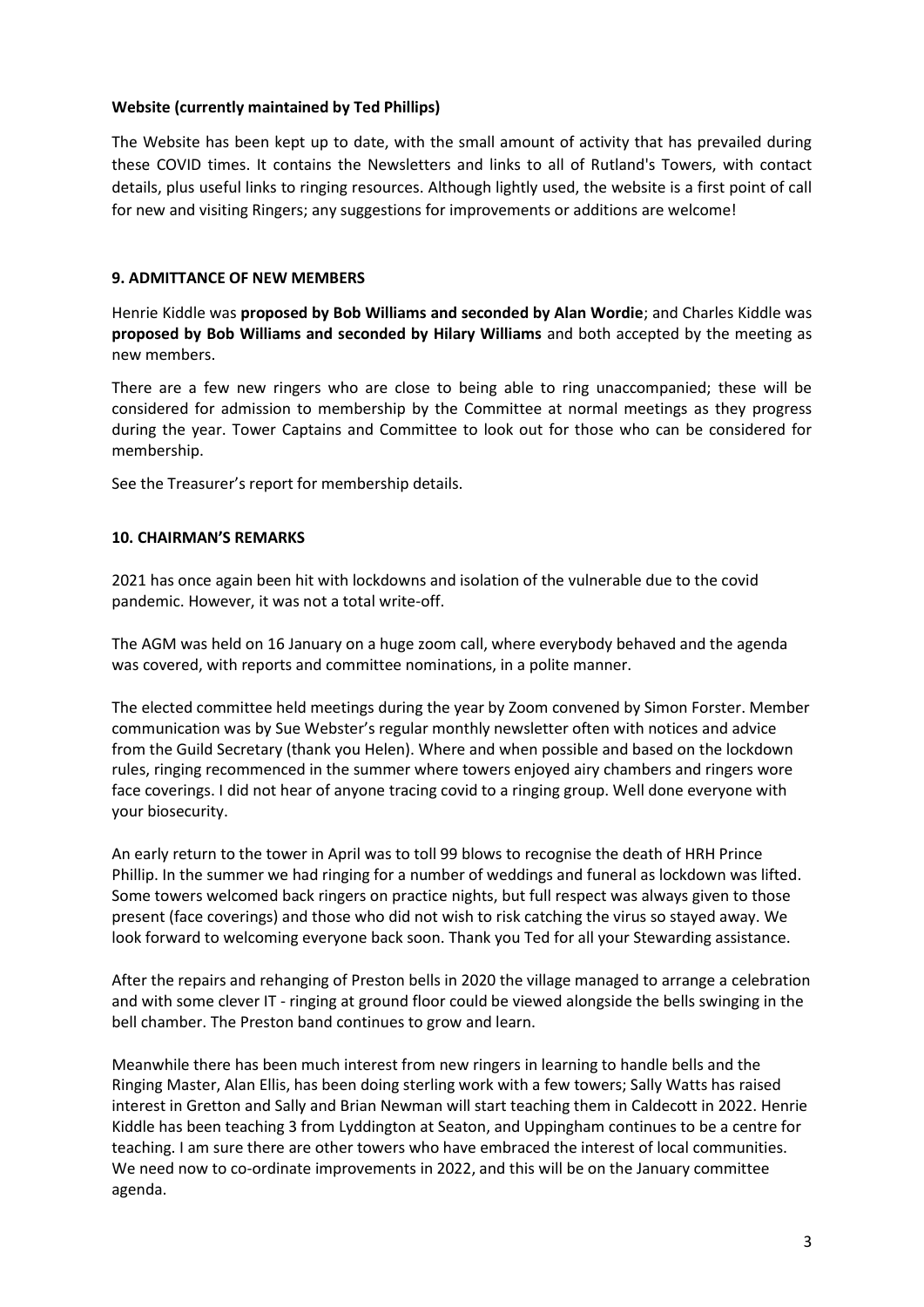Rutland especially thanks the Guild "flying squad" who have travelled to Rutland and provided assistance on a few 8 bell practice nights and a very well received Plain Bob Doubles/Minor practice where theory and practical were considered together. The breaking out of rounds/Plain hunting into methods is often found difficult, so targeting this is a good use of time and resource and will continue in 2022. It will be wonderful if as many new ringers can ring for HM The Queen's Platinum celebrations. A PR photo beckons.

2021 Social events and tours have been deferred but the programme for 2022 includes both. All in all, the Branch is still in good health. A plea from me and the Treasurer - is for members to pay their annual subs and donations as soon as possible (January 2022) and with that in mind the Branch bank details are:

| <b>HSBC Stamford</b> |                         |
|----------------------|-------------------------|
| Sort code :          | 40-43-05                |
| Account number:      | 31507540                |
| Acc Name:            | <b>PDGCBR - Rutland</b> |

A huge thank you to the 2021 committee and all tower captains and teachers who work to ensure there will always be bells ringing in Rutland. An especial thank you to Alan Ellis who is stepping down as Master but not as teacher, and particularly Helen Pollard who has been Hon. Secretary for over 10 years, kept me and my predecessors right and been a marvellous conduit for correspondence and ensuring the correct papers are presented at AGMs and meetings. Thank you both.

# **11. ELECTION OF OFFICERS AND COMMITTEE MEMBERS**

Apart from the Ringing Master, we have also lost the services of our Secretary, Helen Pollard. A voting list was prepared and circulated in advance of this meeting. The Chairman enquired and it was confirmed there are no further nominations for any of the positions. The 2022 Committee was accepted by the meeting as follows:

| Post                        | Nomination             | Proposer                                                                             | Seconder            |
|-----------------------------|------------------------|--------------------------------------------------------------------------------------|---------------------|
| Chairman                    | Alan Wordie            | Alan Ellis                                                                           | Mary Davidson       |
| <b>Ringing Master</b>       | <b>Brian Newman</b>    | Simon Forster                                                                        | Judy Lea            |
| Treasurer/Membership        | Simon Forster          | <b>Brian Newman</b>                                                                  | <b>Ted Phillips</b> |
| Steward                     | <b>Ted Phillips</b>    | Mary Davidson                                                                        | David Rippin        |
| Deputy RM                   | Roger Scholes          | Proposed en bloc by Sue Webster and<br>seconded by Ted Phillips with all in approval |                     |
| PR and newsletter           | Sue Webster            |                                                                                      |                     |
| <b>Guild Management Rep</b> | John Tomalin           |                                                                                      |                     |
| Committee members           | Tim Holt               |                                                                                      |                     |
|                             | David Rippin           |                                                                                      |                     |
|                             | Henrie Kiddle          |                                                                                      |                     |
|                             | Charles Kiddle         |                                                                                      |                     |
|                             | Alan Ellis             |                                                                                      |                     |
|                             | <b>Sharon Bromilow</b> |                                                                                      |                     |

The Chairman noted that the post of Social Secretary and Website Manager is unassigned and volunteers are always welcomed otherwise a Committee members will be asked to take the role during the year.